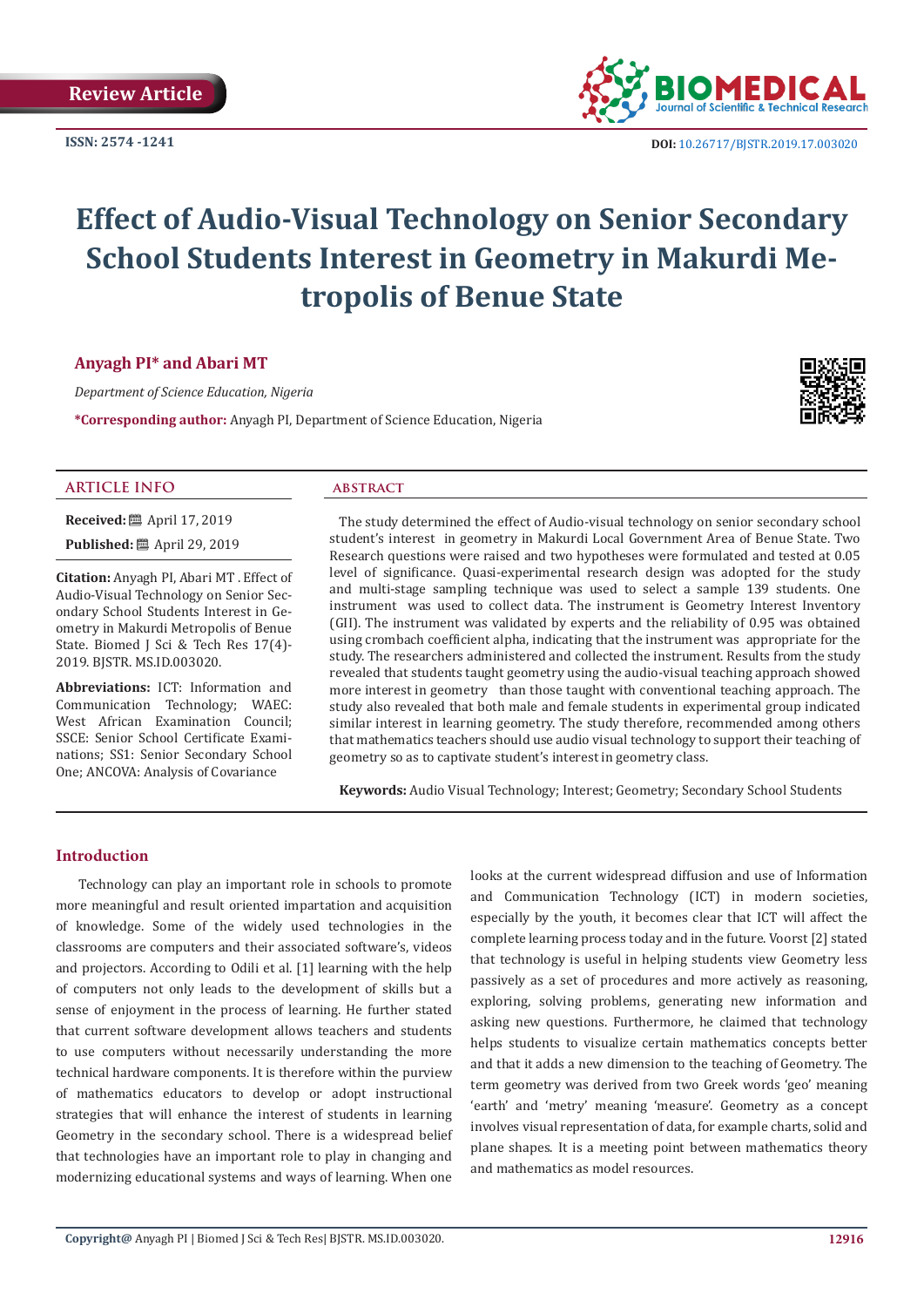According to Santos [3], new technologies have challenged the routine manipulation of data using paper and pencil, since they offer more effective strategies for solving problems with greater precision. The place of technology in facilitating teaching and learning has been a major concern of researchers in recent times. Apparently, because of this concern, different researches have been carried out on effective use of different geometry software in facilitating teaching and learning in various parts of the world. It is in concert with the trend of the use of technology in the class room that Torhurst [4] observed that mathematics educators are now introducing more and various forms of multimedia presentation into their classroom activities. One of such software is Audio-visual technology which has proven through various researches to be an effective mathematics software in learning geometry as noted by Dikorich. Audio-visual is a technology that has both sound and imagery effect. Presentations using audio visual technology appeal to the sense of sight and hearing. Brunner recommended in his constructivism theory the use of visual aids in teaching and learning as they provide vicarious experiences and images that can enrich and supplement the actual experience of the students in the class room.

Perney et al. [5] noted that Geometry as a mathematics concept does not awaken great delight among secondary school students and this affect their interest in it at the higher level of their studies. Perhaps one of the reasons for the poor interest in geometry and subsequent low achievement in mathematics in secondary school could be attributed to the absence of innovative teaching. And once a student's mind is not captured in the classroom, there is little or nothing any teacher can do to improve the achievement of such a student. Though some children may be intellectually and physically capable of learning, they may never learn until their interest is stimulated. The West African Examination Council (WAEC) Chief Examiner's Report [6] after noting candidate's greater weakness in Geometry suggested that teachers should help students improve their achievement and develop their interest in Geometry by reducing the abstractness of the concepts taught in it and remove their apathy and fears of the subject. It becomes necessary to look for interventions that could be manipulated in order to improve student's interest in learning Geometry as a concept in Mathematics in the secondary schools. Significant researches have also indicated the influence of gender on interest and achievement of students in Mathematics.

Agwagah [7] had reported that female students perform significantly better than their male counterparts in Mathematics. On the contrary, Harbour-Peters [8] share the view that boys outperform girls in mathematics. Meanwhile, other research findings have argued the idea of gender disparity in interest and achievement in mathematics (Olangunju 2001). Consequently, there is no gain saying that gender disparity exists in student's interest and achievement in Geometry, but Etukudo [9] emphasized that gender disparity exist in the face of weak methods. Therefore, the search for a good instructional delivery strategy that may stimulate the interest of student's in Geometry and facilitate their overall achievement in Mathematics cannot be overemphasized. However, there is need to find out if audio-visual technology may be that instructional strategy that will help to improve the interest of student's in Geometry.

# **Statement of the Problem**

Geometry is a mathematics concept with its roots in such diverse fields as agriculture, education, astronomy and engineering. A country like Nigeria that is aspiring to be a developed nation need to be very proficient in science and technology; thus she deserve mathematically literate people. Yet, secondary school student's low achievement in mathematics has assumed alarming proportions and has caused a lot of concern to mathematics educators, parents and successive governments for many years. The chief examiner's reports in mathematics in Senior School Certificate Examinations (SSCE) conducted by the West African Examinations Council (WAEC) and National Examination Council in the preceding years (2012-2015) underscore the consistent rate of failure of secondary school students in mathematics due to their inability to answer geometry related questions correctly. The WAEC examiner's report also reveal that a good number of student's fail to attempt the geometry related questions in the theory part of the SSCE and those that attempt it usually perform below expectation. This according to Alpizar (2007), is a trend that has been traced through various studies to deficiency in primary and secondary geometry learning. Could it be that teachers' failure to use appropriate stimulating teaching methods are responsible for student's poor knowledge and interest in geometry? The issue then is, would the use of audio-visual in teaching geometry facilitate student's interest in mathematics?

#### **Purpose of the Study**

The main purpose of this study was to find out if the adoption of audio-visual in teaching would help in improving student's interest in geometry. Specifically, the study sought to:

a) Determine the mean interest rating in geometry of senior secondary school students in the experimental and control groups.

b) Determine the mean interest rating in geometry of male and female senior secondary school students in the experimental group.

#### **Research Questions**

The following research questions were raised to guide the study:

a) What is the mean interest rating in geometry of senior secondary school students in the experimental and control groups?

b) What is the mean interest rating in geometry of male and female senior secondary school students in the experimental group?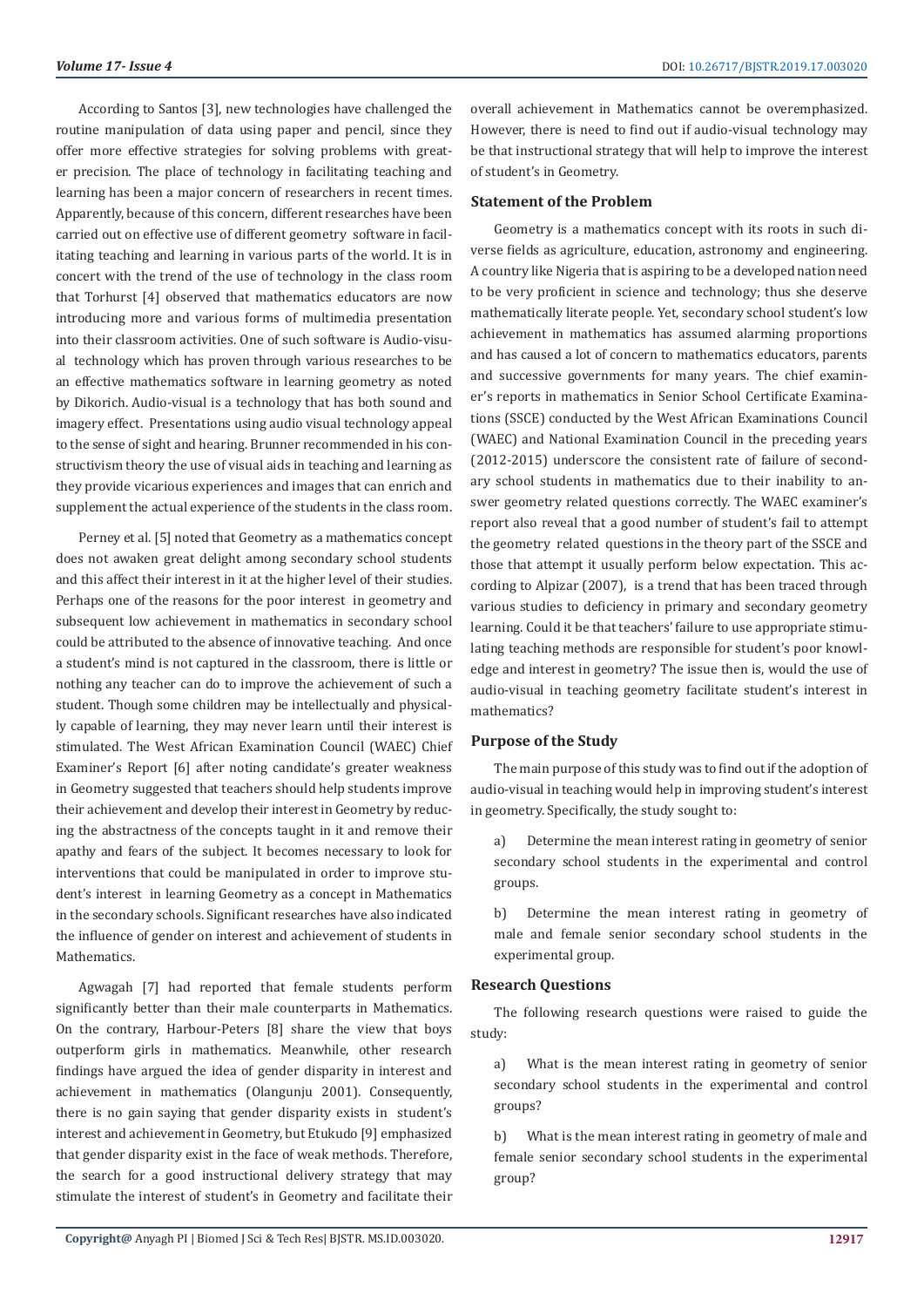## **Research Hypotheses**

The following hypotheses were formulated for the study and are tested at 0.05 level of significance:

a) There is no significance difference in the mean interest rating in geometry of students in the experimental and control groups.

b) There is no significant difference in the mean interest rating in geometry of male and female students in the experimental group.

# **Methodology**

The design adopted for this study was quasi– experimental design of non-equivalent group. This design was selected because it is not possible for the study to have full control of the scheduling of experimental condition and to have a complete randomization of subjects as this would affect the normal classroom organization of the selected schools. Intact classes were assigned at random to the experimental and control groups using lottery method to determine which is to be the experimental and control group. Specifically, the design of the study was Pre-test-Post test control group design, where the experimental group was taught using Audio-visual technology while the control group was taught using the conventional method. The population of the study was all the 2,412 Senior Secondary School one (SS1) students in Makurdi Local Government Area of Benue State (BSTSB 2015). A sample of 139 students was selected using multistage sampling technique. Multistage sampling technique was used for the study because different sampling techniques were applied at different stages of the research. The sampling techniques used at different stages were

i. Purposive sampling techniques.

ii. Simple random sampling technique. Purposive sampling technique was used to select the schools. The schools selected met the following conditions:

- a) Co-educational.
- b) Had computer laboratory.
- c) And were government schools.

Simple random sampling was used in selecting the classes where there are more than two streams assigned to the experimental and control groups. One instrument was used to collect data. The instrument was Geometry Interest Inventory (GII). The instrument was validated by experts. The reliability of the GII was calculated using Crombach alpha coefficient and the value obtained was 0.95, indicating that the instrument is appropriate for the study. Data collated was analyzed using descriptive statistics of mean and

standard deviation to answer the research questions asked while the hypotheses were tested at 0.05 significance level using the analysis of covariance (ANCOVA).

# **Results**

Result of this study was presented according to the research questions followed with related hypotheses.

# **Research Question 1**

What is the mean interest rating in geometry of senior secondary school students in the Audio-visual method and conventional method group? Results in Table 1 shows that the mean interest scores of students taught geometry with Audio-visual technology method was 52.01 with a standard deviation of 5.46, while those taught geometry with Conventional approach was 38.27 with a standard deviation of 2.85. The mean gain of the students taught geometry with Audio-visual technology was 20.31 while that of the students taught geometry with conventional approach was 8.68. Therefore the mean interest rating of the students taught geometry with the Audio-visual technology method is higher than those taught geometry with the conventional method. This implies that the students taught geometry using the Audio-visual technology method showed higher interest in learning geometry than the students in the conventional method group. To show if the mean interest rating in geometry of students between the experimental and control group is significant, hypothesis1 was tested at=0 .05.

**Table 1:** Mean Rating and Standard Deviation of Students in Audio-visual Method and Conventional Method Groups.

| <b>Teaching Method</b> | <b>Type of Test</b> | Mean  | <b>Standard Deviation (SD)</b> |
|------------------------|---------------------|-------|--------------------------------|
|                        | Pre GII             | 31.70 | 2.71                           |
| Audio-visual           | Post GII            | 52.01 | 5.46                           |
|                        | Mean Gain           | 20.31 |                                |
| Conventional           | Pre GII             | 29.59 | 4.23                           |
|                        | Post GII            | 38.27 | 2.85                           |
|                        | Mean Gain           | 8.68  |                                |

# **Hypothesis 1**

There is no significance difference in the mean interest rating in geometry of students in the Audio-visual technology method and conventional method groups. In Table 2, the above result shows that the covariance is not significantly related to the dependent variable thus a sig value of 0.015.However, the significant value of the post interest in the two methods is 0.000 and the value is less than the level of significance of 0.05. Thus, null hypothesis is rejected. It therefore means that Audio-visual technology method aroused more interest in the students to learn geometry than conventional method.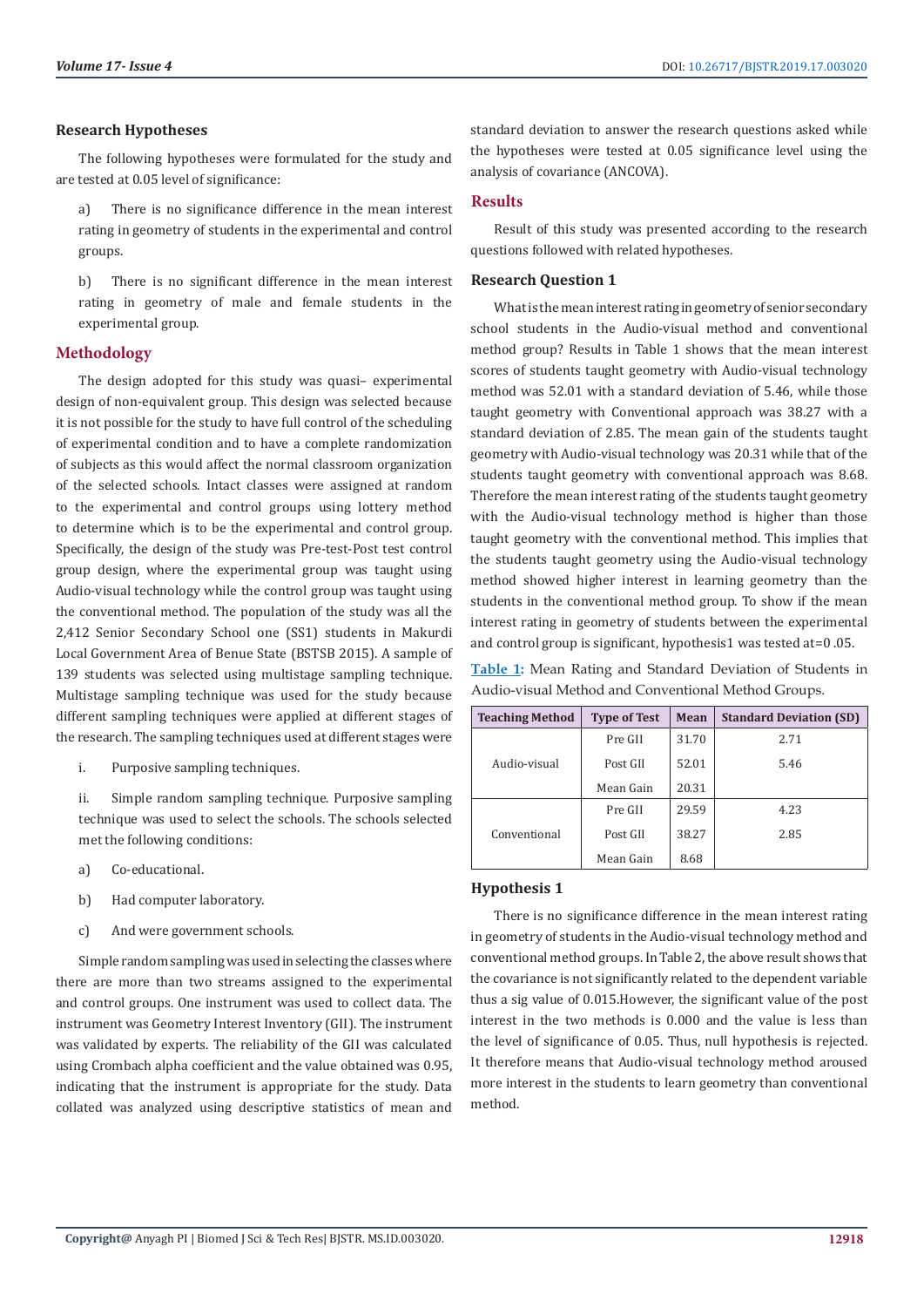| <b>Tests of Between Subjects Effects Source</b>      | <b>Type III Sum of Squares</b> | Df  | <b>Mean Square</b> | F        | Sig.     | <b>Partial Eta Squared</b> |
|------------------------------------------------------|--------------------------------|-----|--------------------|----------|----------|----------------------------|
| Corrected Model                                      | 56871.755a                     | 2   | 18957.252          | 1386.218 | $\Omega$ | 0.946                      |
| Intercept                                            | 442.113                        |     | 442.113            | 32.329   | $\Omega$ | 0.12                       |
| Method                                               | 198.472                        |     | 198.472            | 14.513   | $\Omega$ | 0.057                      |
| preGII                                               | 110.91                         |     | 110.91             | 8.11     | 0.015    | 0.033                      |
| Error                                                | 6894.774                       | 136 | 50.7               |          |          |                            |
| Total                                                | 378892                         | 139 |                    |          |          |                            |
| Corrected Total                                      | 60126.529                      | 138 |                    |          |          |                            |
| a. R Squared = $.946$ (Adjusted R Squared = $.945$ ) |                                |     |                    |          |          |                            |

**Table 2:** ANCOVA result on subject's post interest rating in GII.

Note: Test of between subject's effects.

#### **Research Question 2**

What is the mean interest rating in geometry of male and female senior secondary school student in the Audio-visual technology method group? In Table 2, the above result shows that the covariance is not significantly related to the dependent variable thus a sig value of 0.015.However, the significant value of the post interest in the two methods is 0.000 and the value is less than the level of significance of 0.05. Thus, null hypothesis is rejected. It therefore means that Audio-visual technology method aroused more interest in the students to learn geometry than conventional method.

#### **Research Question 2**

What is the mean interest rating in geometry of male and female senior secondary school student in the Audio-visual technology method group? From (Table 3), the result shows that the covariance (PreGII) is not the same as the dependent variable thus a significant value of 0.397.The significance value of post geometry interest inventory of male and female students in geometry within the groups is 0.263. Hence 0.263 is greater than 0.05, the null hypothesis is not rejected. This result shows that within the groups there is no significance difference between the male and female student's interest in geometry. This implies that both the male and female students in experimental group showed a similar level of interest in geometry.

**Table 3:** Result of GII for Male and Female Student in Experimental Group.

|        | Pre GII     |      | <b>Post GII</b> |      |                        |  |
|--------|-------------|------|-----------------|------|------------------------|--|
|        | $\bar{x}$ 1 | SD1  | $\bar{x}$ 1     | SD2  | <b>Mean Difference</b> |  |
| Male   | 29.65       | 2.7  | 51.73           | 2.65 | 22.08                  |  |
| Female | 29.54       | 4.97 | 51.66           | 4.82 | 22.12                  |  |

#### **Discussion**

Results from Table 1 shows that the mean interest scores of students taught geometry with Audio-visual technology method was 52.01 with a standard deviation of 5.46, while those taught geometry with Conventional approach was 38.27 with a standard deviation of 2.85. The mean gain of the students taught geometry with Audio-visual technology was 20.31 while that of the students

taught geometry with conventional approach was 8.68. Therefore, the mean interest rating of the students taught geometry with the Audio-visual technology method is higher than those taught geometry with the conventional method. This implies that the students taught geometry using the Audio-visual technology method showed higher interest in learning geometry than the students in the conventional method group. In Table 2, hypothesis 2 was tested at =0.05 to confirm that the mean interest rating in geometry of students between the experimental and control group is significant. The result from Table 2 shows that the significant value of the post interest in the two methods is 0.000 and the value is less than the level of significance of 0.05. Thus, null hypothesis was rejected. It therefore means that Audio-visual technology method aroused more interest in the students to learn geometry than conventional method.

This finding is in agreement with Odili (2006) who asserted that learning with the help of computer will lead not only to the development of skills but also a sense of enjoyment in the process of learning. This finding also agree with Ahmad and Rohani(2010) who suggested that educators need to make their teaching and learning of geometry easy for students to learn and enjoy in the class. That way, the students may sustain their interest in geometry and devote more time to study it. He also said that educators need to help students to develop their confidence and ability to solve geometry problems by preparing them to do well in geometry and to use the available technology in order to have a better understanding of the subject; this could help to prepare students to compete and function in this high-tech world. Result in Table 4 shows that the mean interest rating of the male and female students in the Audio-visual technology method was 51.73 and 51.66 respectively. However the mean gain of the male and female students in geometry was 22.08 and 21.12. Therefore, the difference in the mean interest rating between the male and female students in geometry is 0.04. Conclusively, the result implies that there is no much difference between the male and female student's mean interest rating in geometry. However, hypothesis 2 was tested to determine if the difference in the mean interest rating between male and female student's is statistically significant or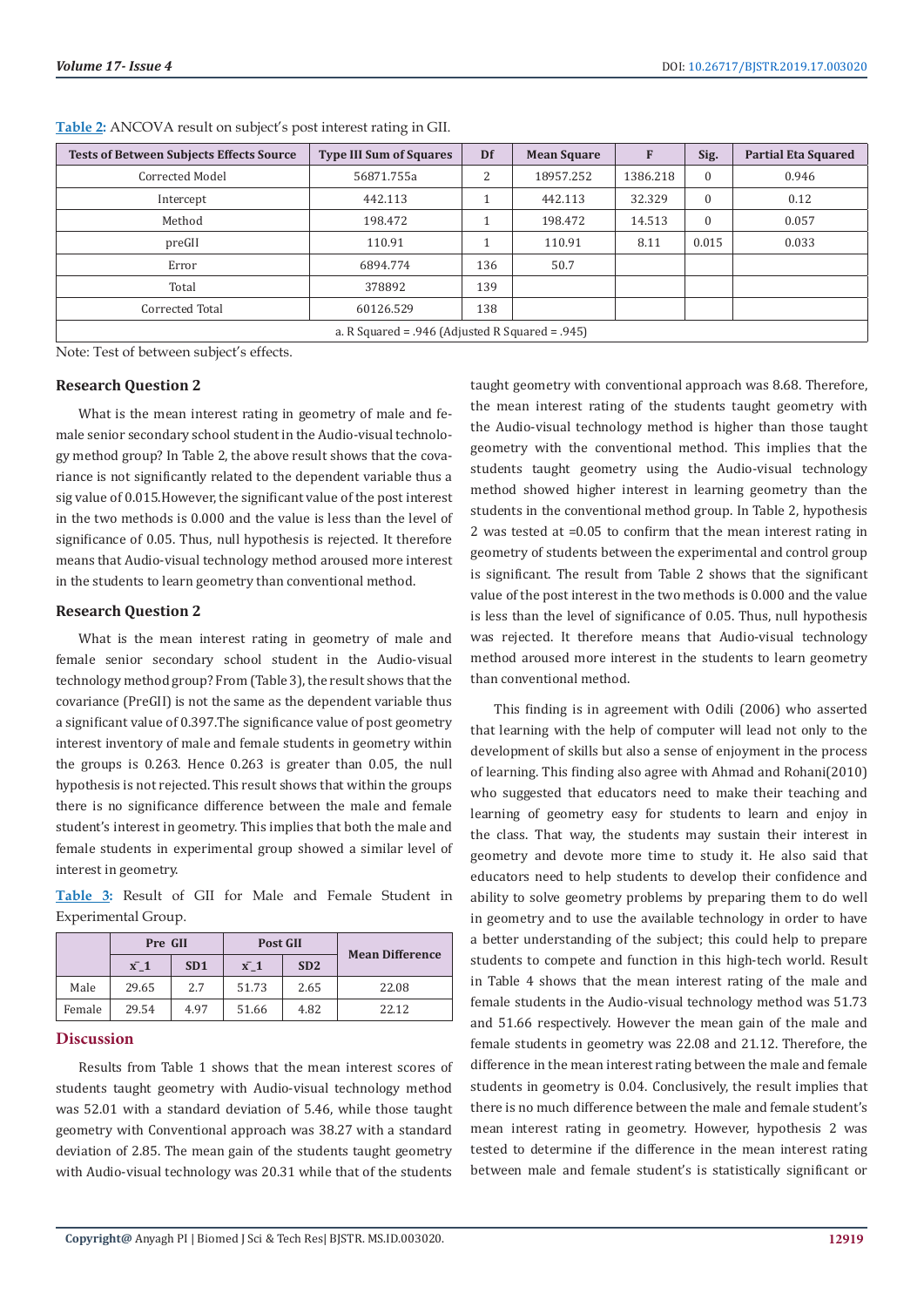not. However, in Table 4 hypothesis 2 was tested to determine if the difference in the mean interest rating between male and female student's is significant or not. From the table, the result shows that

the significance value of post geometry interest inventory of male and female students in geometry within the groups is 0.263.

| <b>Source</b>                                   | <b>Type III Sum of Squares</b> | df  | <b>Mean Square</b> |          | Sig.         |
|-------------------------------------------------|--------------------------------|-----|--------------------|----------|--------------|
| Corrected Model                                 | 57353.285a                     | 3   | 19117.762          | 1633.857 | $\mathbf{0}$ |
| Intercept                                       | 429.643                        |     | 429.643            | 36.717   | 0            |
| Pre GII                                         | 8.436                          |     | 8.436              | 0.721    | 0.397        |
| Gender                                          | 14.755                         |     | 14.755             | 1.261    | 0.263        |
| Pre GII* gender                                 | 31.405                         |     | 31.405             | 2.684    | 0.103        |
| Error                                           | 6832.244                       | 134 | 50.701             |          |              |
| Total                                           | 440160                         | 139 |                    |          |              |
| Corrected Total                                 | 60126.529                      | 138 |                    |          |              |
| a. R Squared = .954 (Adjusted R Squared = .953) |                                |     |                    |          |              |

**Table 4:** ANCOVA Result on Subjects Post Interest Rating in GII.

 Hence 0.263 is greater than 0.05, the null hypothesis is not rejected. This result shows that within the groups there is no significance difference between the male and female student's interest in geometry. This implies that both the male and female students in experimental group indicated a similar level of interest in geometry. These findings further reveal that the female can produce exactly the same scientific knowledge and interest as the males provided that sufficient rigor is undertaken in scientific enquiry. This finding are in agreement with Sinnes (2006) who opined that for gender inequality to be removed in the class room, methods that encourage the active participation of student's in the class should be employed by the teachers.

#### **Recommendations**

The following recommendations were made based on the findings of this study;

a) Mathematics Association of Nigeria and other stakeholders in mathematics education should organize conferences and workshops where mathematics teachers should be encouraged to adopt the use of audio visual technology in teaching Geometry.

b) The government at all levels should do more than they are currently doing by equipping computer laboratories in the nation's public secondary schools.

c) School administrators and mathematics teachers should encourage students to participate in the learning process by making provision for them to access the school computer facilities intermittently to practice and discover new things for themselves.

#### **References**

- 1. Abiam PO, Odok JK (2006) Factors in Student's achievement in different branches of secondary school Mathematics. Journal of Education and Technology 1(1): 161-168.
- 2. Voorst C (1999) Technology in mathematics teacher education.
- 3. Santos M (1997) Problem-Solving principles and Methods in learning Mathematics. Mexico. Group Editorial Iberoamericario.
- 4. Tolhurst D (1995) Hypertext, hypermedia, multimedia defined? Educ. Technol 35(2): 21-26.
- 5. Perney CK, Ravid CT (1990) The effects of college students use of Graphics Calculators on the learning algebraic concepts. Unpublished doctoral dissertation university of North Dakota, Dissertation Abstracts International 55(12): 377.
- 6. (2012-2015) West African Examination Council. Chief Examiner's Report. Lagos: WAEC, Statistics Division.
- 7. Agwagah UNV (1993) Instructions in mathematics reading as a factor in students' achievement and interest in word problem-solving. Unpublished doctoral thesis, University of Nigeria, Nsukka.
- 8. Harbor Peters VFA (2002) Generating and Sustaining Interest in Mathematics Classroom. In: Animalu, AOE, Harbor Peters VFA (Eds.), Proceedings of The Workshop for Re-training Mathematics Teachers at the University of Nigeria Secondary School (9<sup>th</sup>-11<sup>th</sup>, December). Enugu: Snaap Press.
- 9. [Abimbade J \(1995\) School quality factors and secondary school](https://www.researchgate.net/publication/288264584_School_quality_factors_and_secondary_school_students) [students' achievement in mathematics in south-western and north](https://www.researchgate.net/publication/288264584_School_quality_factors_and_secondary_school_students)[central Nigeria. The african symposium: an online journal of the African](https://www.researchgate.net/publication/288264584_School_quality_factors_and_secondary_school_students) [educational research network 11\(1\): 1-10.](https://www.researchgate.net/publication/288264584_School_quality_factors_and_secondary_school_students)
- 10. [Ahmad FM, Rohani AT \(2010\) Graphing calculator strategy in teaching](https://www.researchgate.net/publication/242603577_GRAPHING_CALCULATOR_STRATEGY_IN_TEACHING_AND_LEARNING_OF_MATHEMATICS_EFFECTS_ON_CONCEPTUAL_AND_PROCEDURAL_KNOWLEDGE_PERFORMANCE_AND_INSTRUCTIONAL_EFFICIENCY) [and learning of Mathematics: Effects on Conceptual and Procedural](https://www.researchgate.net/publication/242603577_GRAPHING_CALCULATOR_STRATEGY_IN_TEACHING_AND_LEARNING_OF_MATHEMATICS_EFFECTS_ON_CONCEPTUAL_AND_PROCEDURAL_KNOWLEDGE_PERFORMANCE_AND_INSTRUCTIONAL_EFFICIENCY) [Knowledge Performance and Instructional Efficiency](https://www.researchgate.net/publication/242603577_GRAPHING_CALCULATOR_STRATEGY_IN_TEACHING_AND_LEARNING_OF_MATHEMATICS_EFFECTS_ON_CONCEPTUAL_AND_PROCEDURAL_KNOWLEDGE_PERFORMANCE_AND_INSTRUCTIONAL_EFFICIENCY).
- 11. [Ali A \(1996\) Fundamentals of Research in Education. Awka; meks](https://www.researchgate.net/publication/44815036_Fundamentals_of_Educational_Research) [publishers \(Nig\).](https://www.researchgate.net/publication/44815036_Fundamentals_of_Educational_Research)
- 12. Benue State Teaching Service Board (2010) Directorate of planning, research and statistics.
- 13. Ezike RO, Obodo GC (1991) The teaching of mathematics in schools and colleges. Eha-Amufu, Division of general studies, colleges of education, Enugu state.
- 14. [Etukudo UE \(2002\) The Effect of Computer-assisted Instruction on](https://myproject.com.ng/products/the-effect-of-computer-assisted-instruction-on-gender-and-performance-of-junior-secondary-school-students-in-mathematics/) [gender and performance of Junior Secondary School Students in](https://myproject.com.ng/products/the-effect-of-computer-assisted-instruction-on-gender-and-performance-of-junior-secondary-school-students-in-mathematics/) [Mathematics. ABACUS, Journal of mathematical Association Nigeria](https://myproject.com.ng/products/the-effect-of-computer-assisted-instruction-on-gender-and-performance-of-junior-secondary-school-students-in-mathematics/) [27\(1\): 1-8.](https://myproject.com.ng/products/the-effect-of-computer-assisted-instruction-on-gender-and-performance-of-junior-secondary-school-students-in-mathematics/) 9
- 15. Hohenwarter M Preiner J (2007) Dynamic Mathematics with Audiovisual. The Journal of online Mathematics and its Applications 7(1): 2-12.
- 16. [Hohenwater M, Jones K \(2007\) Ways of linking geometry and Algebra;](https://pdfs.semanticscholar.org/b65e/a30ab2c756dad8da2e83f07f0ae2028596a3.pdf) [The case of audio-visual path presented at the proceeding of the](https://pdfs.semanticscholar.org/b65e/a30ab2c756dad8da2e83f07f0ae2028596a3.pdf)